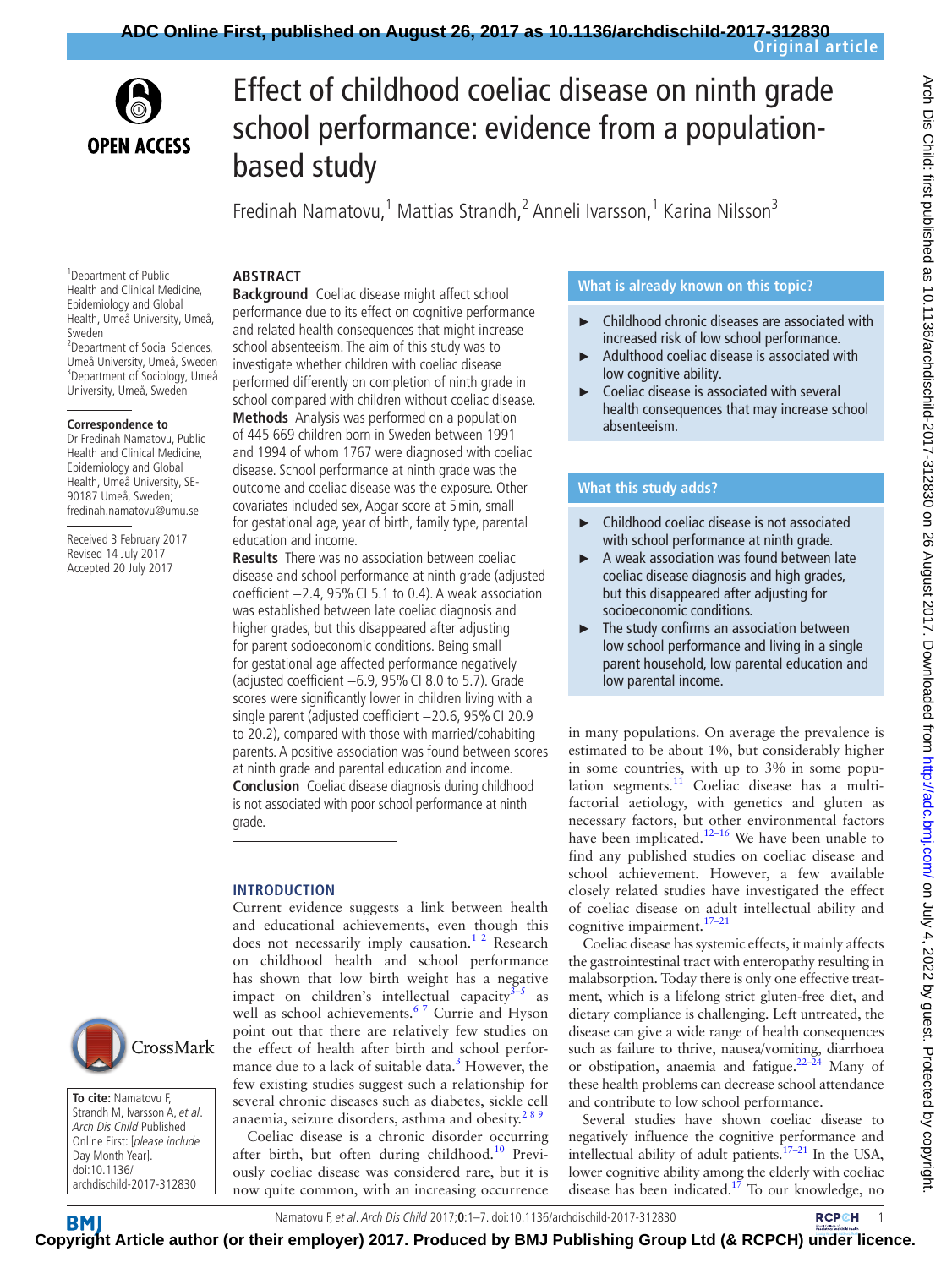

<span id="page-1-0"></span>**Figure 1** Selection of the study population.

studies to date have looked at coeliac disease in relation to cognitive performance, intellectual ability or school performance in the child population.

Our hypothesis is that childhood coeliac disease negatively affects school performance at ninth grade. Performance at ninth grade is a good measure for overall school performance as these scores are used in determining transition into higher secondary school and as such are important for the entire educational trajectories. Thus, in our study we assessed school performance at ninth grade and how this differs between children with coeliac disease and those without, while adjusting for relevant health, demographic and socioeconomic factors.

#### **Methods**

#### **Study population and data availability**

The study population consisted of all children born in Sweden between 1991 and 1994. Selection of this birth cohort was based on data availability. It is from 1991 that most cases were reported to the Swedish National Childhood Celiac Disease Register with a personal identity number, a requirement for linkage of registers. Since data were only available up to 2010, majority of these children had only completed ninth grade as the highest level of education.

A total of 506 357 children were identified, of whom 60 688 were excluded either as they were born outside Sweden and therefore lacked health data from birth, or because they lacked data on ninth grade scores [\(figure](#page-1-0) 1). A total of 445 669 children were included in the analysis, of whom 1767 had coeliac disease diagnosed, as shown in [figure](#page-1-0) 1.

Data were made available through the Swedish Initiative for Research on Microdata in the Medical and Social Sciences (Umeå SIMSAM Lab) hosting data up to  $2010<sup>25</sup>$  This is a comprehensive database with selected data from Statistics Sweden, the National Board of Health and Welfare, and the Swedish National Childhood Celiac Disease Incidence Register.<sup>26</sup> Statistics Sweden performed data linkage using personal identity numbers, but before delivery to us the data were anonymised.<sup>[27](#page-5-4)</sup>

Statistics Sweden's Longitudinal Integration Database for Health Insurance and Labour Market (LISA database) provided information on the total population, parents' education and income, and the Swedish National Agency for Education's Pupil Register provided data on school grades. The National Board of Health and Welfare provided data on perinatal events through its Medical Birth Register.

# **Outcome**

Grade scores on completion of the ninth year of compulsory school education were the outcome of interest. Compulsory school education is from first to ninth grades and each grade is equivalent to 1year of schooling. A national examination is administered in the ninth year and final grade scores are calculated as the sum of the 16 best subject grades in the final year using grading points. The grading points offer a summary of performance during the final compulsory school year, with grades ranging from 0 to 320 points. For every subject, students are assigned a grade ranging from 0 to 20, where 0 represents failure, 10 is E, 12 is D, 15 is C, 17.5 is B and 20 is A. The lowest obtainable score on all subjects is 0, implying that one has scored 0 in all the tested subjects, while the highest is 320, implying that one has scored 20 in all 16 subjects.

### **Independent variable: coeliac disease cases**

A total of 1767 children with coeliac disease were identified from all the 47 paediatric units in the country by accessing the Swedish

<span id="page-1-1"></span>**Table 1** The study population with mean scores at ninth grade completion (with SDs) given for each child and parental characteristics, for coeliac disease and non-coeliac disease children

| <b>Characteristics</b>    | Mean<br>grades $(SD)$ $(n=1767)$ | Coeliac<br>disease | Non-coeliac<br>disease<br>$(n=443902)$ | <b>Total</b><br>number |
|---------------------------|----------------------------------|--------------------|----------------------------------------|------------------------|
| Sex                       |                                  |                    |                                        |                        |
| Male                      | 198 (62.5)                       | 651                | 226 963                                | 227 614                |
| Female                    | 220 (64.8)                       | 1116               | 216 939                                | 218 055                |
| Apgar score at 5 min      |                                  |                    |                                        |                        |
| $7 - 10$                  | 209 (64.5)                       | 1733               | 431 895                                | 433 628                |
| $\leq$                    | 206 (64.8)                       | 12                 | 3290                                   | 3302                   |
| Small for gestational age |                                  |                    |                                        |                        |
| No                        | 209 (64.6)                       | 1659               | 431 895                                | 418 598                |
| Yes                       | 198 (67.1)                       | 38                 | 3290                                   | 10 0 96                |
| Age at diagnosis (years)  |                                  |                    |                                        |                        |
| $0 - 5$                   | 208 (63.3)                       | 671                | $\overline{0}$                         | 671                    |
| $6 - 12$                  | 211 (66.5)                       | 806                | 0                                      | 806                    |
| $13 - 15$                 | 220 (62.1)                       | 290                | $\overline{0}$                         | 290                    |
| Year of birth             |                                  |                    |                                        |                        |
| 1991                      | 207 (64.6)                       | 402                | 115 529                                | 115 931                |
| 1992                      | 209 (64.7)                       | 451                | 114 225                                | 114 676                |
| 1993                      | 209 (64.8)                       | 598                | 109 377                                | 109 975                |
| 1994                      | 210 (64.3)                       | 316                | 104 771                                | 105 087                |
| Type of family            |                                  |                    |                                        |                        |
| Married/cohabiting        | 216 (60.1)                       | 1268               | 312771                                 | 314 039                |
| Single                    | 190 (70.7)                       | 498                | 130 856                                | 131 354                |
| Parental education        |                                  |                    |                                        |                        |
| Compulsory                | 163 (71.5)                       | 35                 | 15 2 25                                | 15 260                 |
| Upper secondary           | 191 (63.1)                       | 848                | 209 505                                | 210 353                |
| <2 years university       | 219 (58.9)                       | 143                | 33 7 35                                | 33 878                 |
| $\geq$ 2 years university | 231 (58.5)                       | 741                | 185 437                                | 186 178                |
| Mother's income           |                                  |                    |                                        |                        |
| Low                       | 198 (66.4)                       | 503                | 136 877                                | 137 380                |
| Middle                    | 206 (62.2)                       | 607                | 149 267                                | 149 874                |
| High                      | 223 (62.1)                       | 634                | 150 327                                | 150 961                |
| Father's income           |                                  |                    |                                        |                        |
| Low                       | 192 (68.6)                       | 429                | 131 453                                | 131 882                |
| Middle                    | 206 (60.1)                       | 653                | 146 966                                | 147 619                |
| High                      | 229 (57.9)                       | 622                | 149 310                                | 149 932                |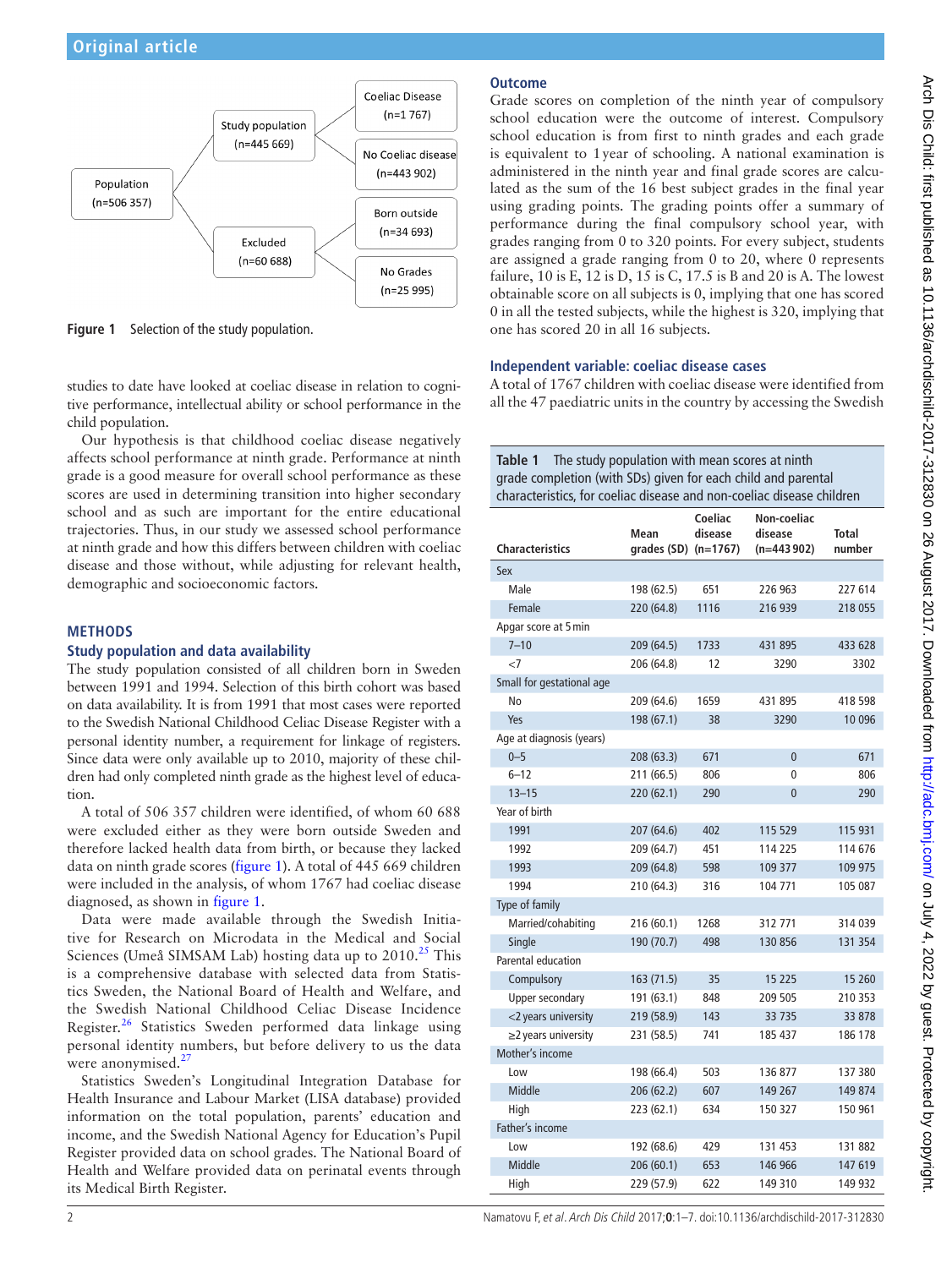<span id="page-2-0"></span>

| Impact of coeliac disease on school achievement at ninth grade completion, taking child and parental characteristics into account<br>Table 2 |                           |                    |               |           |               |           |                   |           |                    |
|----------------------------------------------------------------------------------------------------------------------------------------------|---------------------------|--------------------|---------------|-----------|---------------|-----------|-------------------|-----------|--------------------|
|                                                                                                                                              |                           | Model 1<br>Model 2 |               |           | Model 3       |           | Model 4           |           |                    |
| Child and parental characteristics                                                                                                           |                           | b                  | 95% CI        | b         | 95% CI        | b         | 95% CI            | b         | 95% CI             |
| Coeliac disease status                                                                                                                       | <b>No</b>                 | Ref                |               | Ref       |               | Ref       |                   | Ref       |                    |
|                                                                                                                                              | Yes                       | 2.8                | $-0.2$ to 5.8 | $-0.5$    | $-3.5$ to 2.5 | $-0.6$    | $-3.7$ to 2.4     | $-2.4$    | $-5.1$ to 0.4      |
| Sex                                                                                                                                          | Male                      |                    |               | Ref       |               | Ref       |                   | Ref       |                    |
|                                                                                                                                              | Female                    |                    |               | $22.4***$ | 21.9 to 22.7  | $22.5***$ | 22.1 to 22.9      | $22.5***$ | 22.2 to 22.9       |
| Year of birth                                                                                                                                | 1991                      |                    |               | Ref       |               | Ref       |                   | Ref       |                    |
|                                                                                                                                              | 1992                      |                    |               | $2.1***$  | 1.5 to 2.6    | $1.9**$   | 1.5 to 2.5        | $-0.6*$   | $-1.1$ to $-0.1$   |
|                                                                                                                                              | 1993                      |                    |               | $2.9**$   | 2.5 to 3.5    | $2.9**$   | 2.4 to 3.5        | $-1.4***$ | $-1.9$ to $-0.9$   |
|                                                                                                                                              | 1994                      |                    |               | $3.1***$  | 2.6 to 3.6    | $2.9**$   | 2.4 to 3.5        | $-2.5***$ | $-2.9$ to $-1.9$   |
| Apgar score at 5 min                                                                                                                         | $7 - 10$                  |                    |               |           |               | Ref       |                   | Ref       |                    |
|                                                                                                                                              | <7                        |                    |               |           |               | $-1.8$    | $-4.1$ to 0.5     | $-1.0$    | $-3.1$ to 1.1      |
| Small for gestational age                                                                                                                    | No                        |                    |               |           |               | Ref       |                   | Ref       |                    |
|                                                                                                                                              | Yes                       |                    |               |           |               | $-10.8**$ | $-12.0$ to $-9.5$ | $-6.9**$  | $-8.0$ to $-5.7$   |
| Family type                                                                                                                                  | Married/cohabiting        |                    |               |           |               |           |                   | Ref       |                    |
|                                                                                                                                              | Single                    |                    |               |           |               |           |                   | $-20.6**$ | $-20.9$ to $-20.2$ |
| Parental education                                                                                                                           | $\leq$ 9 years schooling  |                    |               |           |               |           |                   | Ref       |                    |
|                                                                                                                                              | Upper secondary           |                    |               |           |               |           |                   | $21.5***$ | 20.5 to 22.5       |
|                                                                                                                                              | University <2 years       |                    |               |           |               |           |                   | $42.5***$ | 41.3 to 43.6       |
|                                                                                                                                              | University $\geq$ 2 years |                    |               |           |               |           |                   | $52.5***$ | 51.5 to 53.5       |
| Mother's income                                                                                                                              | Low                       |                    |               |           |               |           |                   | Ref       |                    |
|                                                                                                                                              | Middle                    |                    |               |           |               |           |                   | $5.5***$  | 5.0 to 5.9         |
|                                                                                                                                              | High                      |                    |               |           |               |           |                   | $15.4***$ | 14.9 to 15.8       |
| Father's income                                                                                                                              | Low                       |                    |               |           |               |           |                   | Ref       |                    |
|                                                                                                                                              | Middle                    |                    |               |           |               |           |                   | $9.3***$  | 8.8 to 9.7         |
|                                                                                                                                              | High                      |                    |               |           |               |           |                   | $22.1***$ | 21.6 to 22.5       |

 Model 1 contains only coeliac disease status, model 2 contains coeliac disease status plus children's demographic characteristics, model 3 contains model 2 plus children's health characteristics, and model 4 contains model 3 plus parental characteristic.

Ordinary least squares regression, b=unstandardised coefficients, n=445 669.

 $*_{p<0.05;}$  \*\*p<0.001.

National Childhood Celiac Disease Incidence Register.<sup>26</sup> Ascertainment of coeliac disease status was based on the 1990 diagnostic criteria by ESPGHAN (the European Society for Paediatric Gastroenterology, Hepatology and Nutrition). This implies that coeliac disease is ascertained by a biopsy assessment of the small intestinal mucosa showing an enteropathy on a gluten-containing diet, followed by a clinical improvement after a change to a gluten-free diet. Child age at the coeliac disease diagnosis was given for the age intervals 0–5 years, 6–12 years and 13–15 years (15.9 years); in a subanalysis the youngest group was compared with the older groups.

#### **Covariates: other characteristics**

Variables were selected if they had been previously suggested to be associated with both health and school achievements. For child characteristics we included the following: sex, small for gestational age, Apgar score at 5min (a measure of the newborn's physical condition 5min after birth) and year of birth. Sex was grouped into female and male, and there were no missing data. Apgar score at 5min was categorised according to established criteria into low if the score was <7and normal if the score was within the range of 7–10. Data were missing for 7%. Small for gestational age was precategorised into two groups (yes and no) according to the Swedish weight-based growth standards. Children are classified as small for gestational age if birth weight is 2 SD below the mean at a certain pregnancy length and not small for gestational age if otherwise. Data were missing for 9%. Year of birth ranged from 1991 to 1994, and this information was available for all children.

We included parental characteristics that previous studies have considered to be strongly associated with school performance and educational attainment.<sup>28–30</sup> Initially, we planned to include maternal and paternal educational levels as two separate variables, but due to a strong correlation categorisation was based on the highest education of the mother or the father. This variable was divided into four groups: compulsory education (reference), upper secondary education, <2 years of university education and  $\geq$ 2 years of university education. Maternal and paternal disposable income at the child's completion of ninth grade (per 100 SEK) was categorised into tertiles. The groups were labelled low (reference), middle and high (information was missing for fathers' income for 4% and mother's income for 2%). Type of family was categorised into two groups: married/cohabiting and single for all those living alone, that is, widows, widowers, divorced, separated and never married.

# **Statistical analysis**

The multiple linear regression procedure was used to assess how well coeliac disease predicted ninth grade scores. Other studied covariates were added step-by-step to assess any confounding, and this was done by running four models separately. Model 1 consisted of a coeliac disease status alone. In model 2, the child's demographic factors were added (sex, year of birth). In model 3, child's health factors (Apgar score and small for gestational age) were added. In model 4, family type, parental education, and mother and father's income were added. In a separate analysis that only included coeliac disease cases, we checked whether age at diagnosis of coeliac disease affected the performance at ninth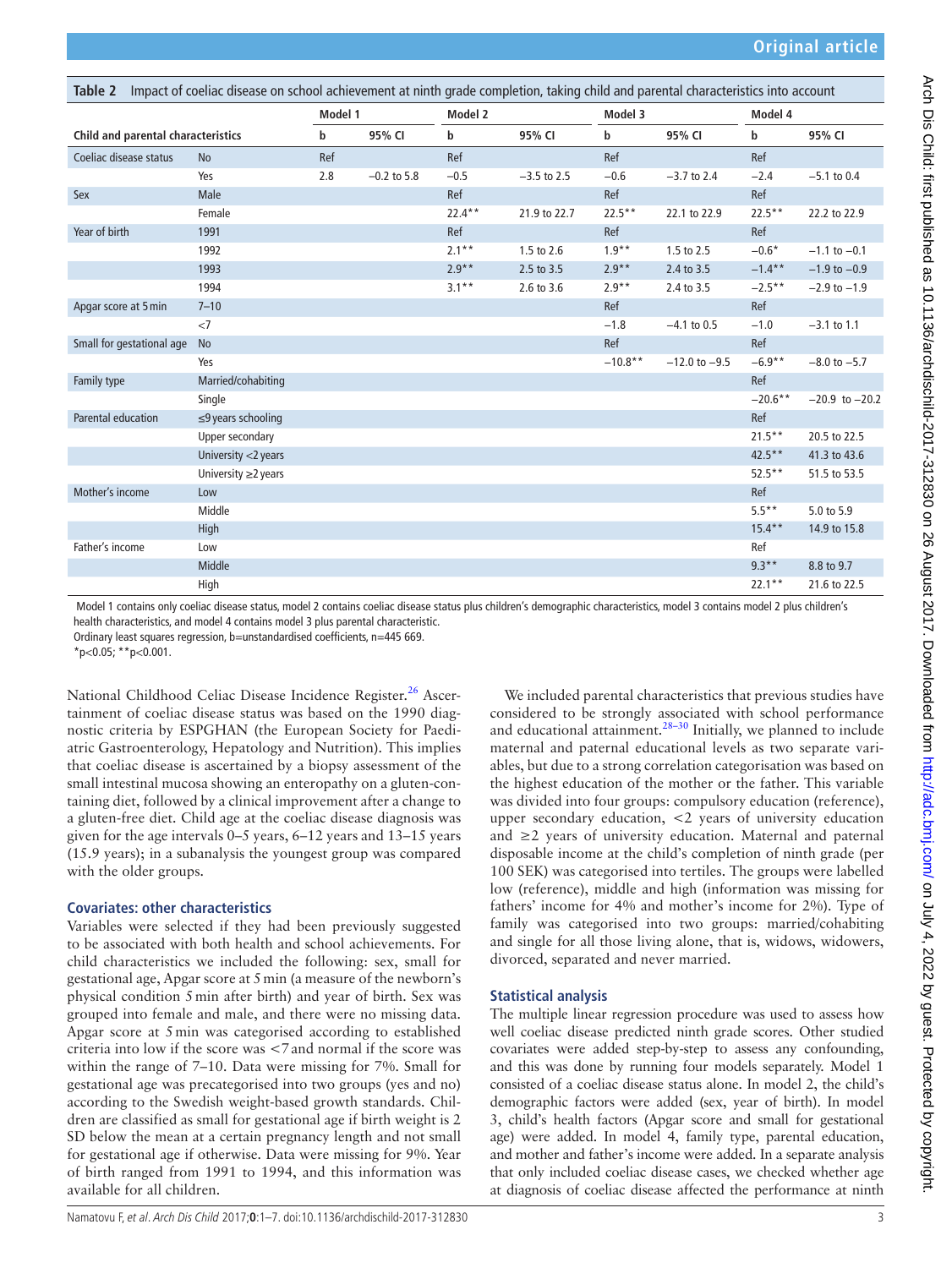<span id="page-3-0"></span>**Table 3** Impact of age at diagnosis of coeliac disease on school achievement at ninth grade completion, taking child and parental characteristics into account

|                                    |                          | Model 1C |             | Model 2C    |                | Model 3C  |                 | Model 4C    |                    |
|------------------------------------|--------------------------|----------|-------------|-------------|----------------|-----------|-----------------|-------------|--------------------|
| Child and parental characteristics |                          | b        | 95% CI      | $\mathbf b$ | 95% CI         | b         | 95% CI          | $\mathbf b$ | 95% CI             |
| Age at diagnosis (years)           | $0 - 12$                 | Ref      |             | Ref         |                | Ref       |                 | Ref         |                    |
|                                    | $13 - 15$                | $9.9*$   | 1.8 to 18.1 | $10.5*$     | 2.3 to 18.6    | $11.6*$   | 3.3 to 19.9     | 7.1         | $-0.2$ to 14.8     |
| Sex                                | Male                     |          |             | Ref         |                | Ref       |                 | Ref         |                    |
|                                    | Female                   |          |             | $22.1***$   | 15.9 to 28.3   | $21.3***$ | 14.9 to 27.6    | $22.9**$    | 17.5 to 28.6       |
| Year of birth                      | 1991                     |          |             | Ref         |                | Ref       |                 | Ref         |                    |
|                                    | 1992                     |          |             | $-4.6$      | $-13.2$ to 3.9 | $-3.9$    | $-12.7$ to 4.9  | $-7.3$      | $-13.8$ to 2.0     |
|                                    | 1993                     |          |             | 5.5         | $-2.6$ to 13.6 | 5.8       | $-2.5$ to 14.1  | 0.1         | $-6.2$ to 8.7      |
|                                    | 1994                     |          |             | 3.1         | $-6.3$ to 12.5 | 2.8       | $-6.8$ to 12.0  | $-1.3$      | $-9.4$ to 7.2      |
| Apgar score at 5 min               | $7 - 10$                 |          |             |             |                | Ref       |                 | Ref         |                    |
|                                    | <7                       |          |             |             |                | 11.2      | $-26.8$ to 49.2 | 15.1        | $-20.8$ to 45.5    |
| Small for gestational age          | No                       |          |             |             |                | Ref       |                 | Ref         |                    |
|                                    | Yes                      |          |             |             |                | $-14.8$   | $-35.7$ to 6.1  | $-9.4$      | $-26.7$ to 8.9     |
| Family type                        | Married/cohabiting       |          |             |             |                |           |                 | Ref         |                    |
|                                    | Single                   |          |             |             |                |           |                 | $-22.4***$  | $-28.0$ to $-15.7$ |
| Mothers' education                 | $\leq$ 9 years schooling |          |             |             |                |           |                 | Ref         |                    |
|                                    | Upper secondary          |          |             |             |                |           |                 | $23.1***$   | 10.0 to 31.7       |
|                                    | University <2 years      |          |             |             |                |           |                 | $46.2**$    | 27.8 to 61.2       |
|                                    | University ≥2 years      |          |             |             |                |           |                 | $45.3**$    | 31.6 to 54.7       |
| Mother's income                    | Low                      |          |             |             |                |           |                 | Ref         |                    |
|                                    | Middle                   |          |             |             |                |           |                 | 6.4         | 1.2 to 14.8        |
|                                    | High                     |          |             |             |                |           |                 | $12.8*$     | 6.2 to 20.2        |
| Father's education                 | $\leq$ 9 years schooling |          |             |             |                |           |                 | Ref         |                    |
|                                    | <b>Upper secondary</b>   |          |             |             |                |           |                 | $15.1***$   | 7.2 to 22.9        |
|                                    | University <2 years      |          |             |             |                |           |                 | $31.9**$    | 19.4 to 43.4       |
|                                    | University > 2 years     |          |             |             |                |           |                 | $32.0**$    | 21.6 to 41.0       |
| Father's income                    | Low                      |          |             |             |                |           |                 | Ref         |                    |
|                                    | Middle                   |          |             |             |                |           |                 | $8.6***$    | 2.3 to 16.0        |
|                                    | High                     |          |             |             |                |           |                 | $17.7**$    | 11.1 to 25.8       |

Model 1C contains age at diagnosis, model 2C contains age at diagnosis plus children's demographic characteristics, model 3C contains model 2 plus children's health characteristics, and model 4C contains model 3 plus parental characteristics.

Ordinary least squares regression, b=unstandardised coefficients, n=1767.

 $*p<0.05$ ;  $*p<0.001$ .

grade. In this analysis, the first model (model 1C) only included age at diagnosis of the disease; however, thereafter the models were built stepwise (models 2C–4C) as in the previous analyses. A statistically significant association was defined as having 95% CIs that did not include 0, corresponding to  $p < 0.05$ . Statistics were calculated using SPSS V.24.0 2000.

# **Ethical consideration**

This study was approved by the Research Ethics Committee of the Umeå University. Subject information was anonymised by Statistics Sweden prior to the analyses.

# **Result**

During this follow-up period, the mean age for completion of ninth grade was 16 years and the mean grade score for this population was 207 (SD=66). Additional basic descriptive statistics are shown in [table](#page-1-1) 1.

#### **Child characteristics and school performance**

We found no significant association between coeliac disease and school performance at ninth grade ([table](#page-2-0) 2). In these birth cohorts (1991–1994), girls performed better than boys at ninth grade. Using the 1991 birth cohort as a reference, a noticeable annual drop in grades was seen for later cohorts. Apgar score showed

no significant association with school grades while being born small for gestational age appeared to negatively impact children's performance. Notably, children with coeliac disease diagnosed at 13–15 years of age performed better in ninth grade compared with children diagnosed earlier in life; however, this relationship disappeared after adjusting for parental characteristics [\(table](#page-3-0) 3).

# **Parental characteristics and school performance**

Living in a household with an unmarried/non-cohabiting parent was significantly associated with poorer performance at ninth grade compared with living in a household of married/cohabiting parents. Scores at ninth grade were also significantly associated with parental education and income; the higher the levels of parental education and income, the higher the grade scores on completion of the ninth grade. For all interaction terms included, we found no statistically significant association and thus these results are not shown.

#### **Discussion**

From existing research, we know that health is important for academic performance and eventual educational attainment. What we did not know was whether coeliac disease influences school performance. Based on findings from this study, coeliac disease is not significantly associated with grade scores on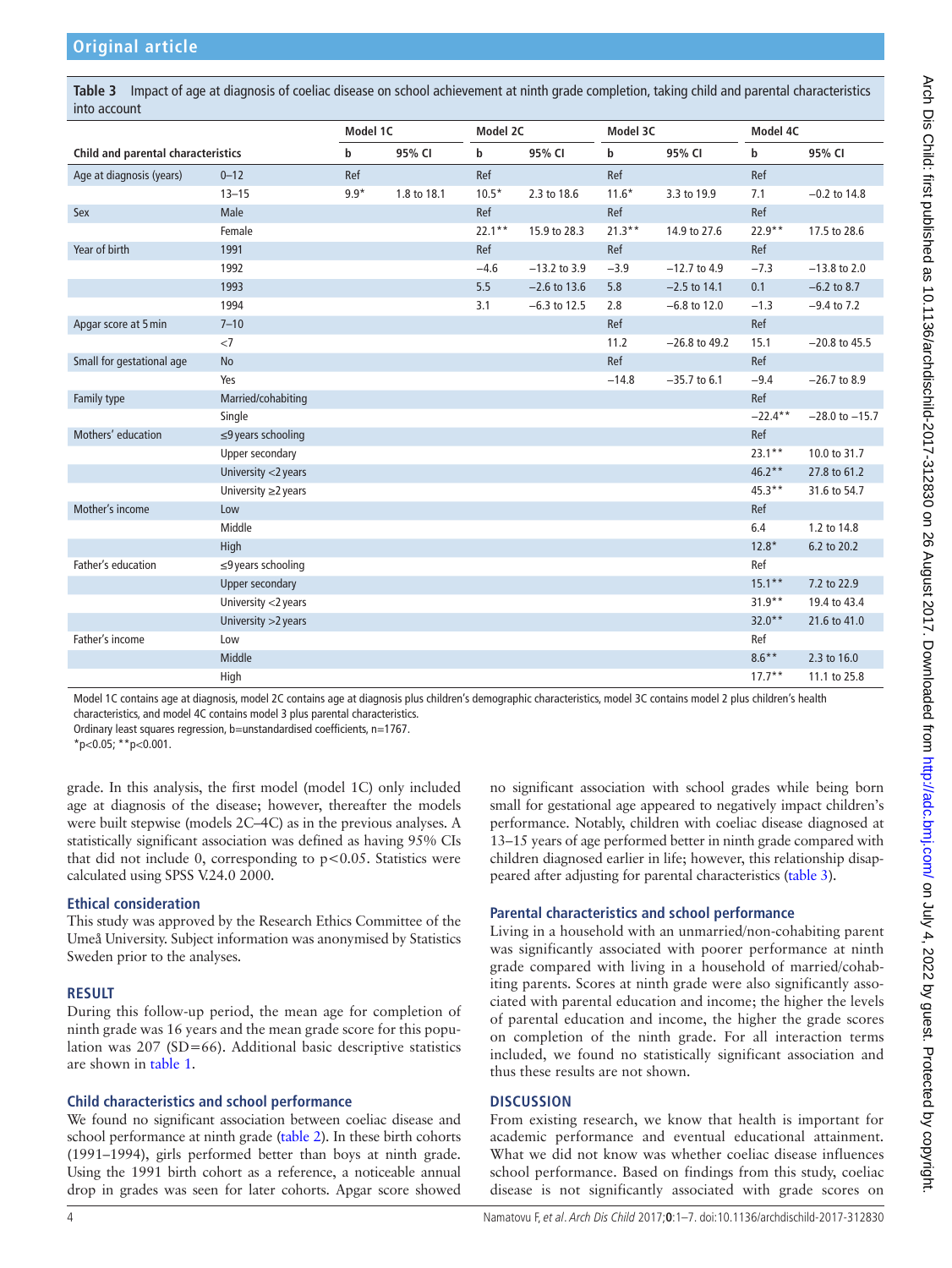completion of the ninth grade. However, being small for gestational age, being born after 1991 and living in a single parent household were all strongly associated with low performance. In contrast, high performance at ninth grade was predicted by being female and having parents with high education and income.

### **Coeliac disease and school performance**

The absence of an association between coeliac disease and school performance is probably due to early coeliac disease diagnosis and adherence to a gluten-free diet. This study hypothesised that celiac disease may affect school performance based on evidence from earlier studies showing a link between coeliac disease and cognitive performance. However, these earlier studies were performed on adult populations, whereas cases in the present study were diagnosed between 0 and 15 years of age. It may be that the negative effect of coeliac disease is only evident following long exposure to gluten such as in individuals with a delayed diagnosis. Hu *et al* showed the impact of coeliac disease on cognitive performance to be more pronounced in the elderly.[17](#page-5-0) Similarly, Hadjivassiliou *et al* reported that the onset of symptoms of cognitive dysfunction occurred on average at 53 years of age among patients with gluten ataxia[.21](#page-5-6) Casella *et al* confirmed that poor cognitive performance was pronounced in patients diagnosed with coeliac disease during adulthood.<sup>[18](#page-5-7)</sup> Additionally, it is plausible that our cases adhere to the recommended strict gluten-free diet and thus are living a relatively normal life following early diagnosis. Even though we did not include data on nutrition, the earlier study from this population reported an  $82\%$  gluten-free diet compliance rate.<sup>[31](#page-5-8)</sup> Interestingly, age at diagnosis did not appear to play a significant role. Children diagnosed after 13 years of age tended to perform better. However, this could be due to a socioeconomic bias, as this relationship disappeared when we controlled for resources, that is, parental education and income.

# **Other child characteristics and school performance**

The finding that children born small for gestational age performed poorly at ninth grade compared with others is in line with previous studies.<sup>32</sup> The mechanism underlying pregnancy length at birth and performance at ninth grade is likely to be multifactorial; it has been suggested that preterm children have an increased risk of delayed development, cognitive impairments, learning disabilities, behavioural problems and emotional problems, among other issues.<sup>33</sup> These factors negatively impact school performance. Our findings on decreasing school performance in birth cohorts over time and better performance among girls are also in line with earlier studies. $34$  This study does not explain why there is decrease in performance at ninth grade in the recent years or as to why girls outperform boys, further research is needed.

#### **Parental conditions and school performance**

We reported that school performance at ninth grade was positively associated with parental income and education. This finding confirms a well-documented association between socioeconomic status and academic achievement.<sup>35</sup> Parental income reflects the economic and social resources available to the child, and parental education was linked to both parental income and levels of engagement in the child's education.<sup>36</sup> Low performance was significantly higher in children living with non-married/non-cohabiting parents, and similar observations have been shown by earlier studies. $37$  This negative effect has previously been attributed to detrimental stress arising from parental conflict following divorce/separation, the meagre economic

resources typical in most one-parent homes and time pressures on single parents making them less able to participate in the child's schooling[.37 38](#page-5-14)

# **Conclusion**

In conclusion, coeliac disease diagnosed during childhood in Sweden is not associated with poor school performance at ninth grade.

**Acknowledgements** The Umeå SIMSAM Lab data infrastructure used in this study was developed with support from the Swedish Research Council and by strategic funds from Umeå University.

**Contributors** MS and KN were responsible for the conceptualisation of the study, supervised the analysis process and offered quality control of both data and the final study results. AI provided clinical insights and interpretation of the study variables and the research findings. FN performed the statistical analyses and wrote the manuscript. All authors contributed to the selection of the studied variables, choice of study design, interpretation of study findings, and revision of the manuscript, and have approved the submitted version of the manuscript.

**Funding** The research has been supported by grants from the Swedish Science Council (Dnr: 2014-1992) and Markus and Marianne Wallenbergs fund (Dnr: 2014.0154).

**Competing interests** None declared.

**Ethics approval** Swedish Ethical Review Board.

**Provenance and peer review** Not commissioned; externally peer reviewed.

**Data sharing statement** All data for this study are available through the Umeå SIMSAM Lab. More data similar to the one used in this study can be obtained from Statistics Sweden and the Swedish National Board of Health and Welfare upon request and ethical clearance.

**Open Access** This is an Open Access article distributed in accordance with the Creative Commons Attribution Non Commercial (CC BY-NC 4.0) license, which permits others to distribute, remix, adapt, build upon this work non-commercially, and license their derivative works on different terms, provided the original work is properly cited and the use is non-commercial. See: [http://creativecommons.org/](http://creativecommons.org/licenses/by-nc/4.0/) [licenses/by-nc/4.0/](http://creativecommons.org/licenses/by-nc/4.0/)

© Article author(s) (or their employer(s) unless otherwise stated in the text of the article) 2017. All rights reserved. No commercial use is permitted unless otherwise expressly granted.

# **References**

- <span id="page-4-0"></span>1 Brown JO, Grubb SB, Wicker TE, et al. Health variables and school achievement. J Sch [Health](http://dx.doi.org/10.1111/j.1746-1561.1985.tb04068.x) 1985;55:21–3.
- <span id="page-4-3"></span>2 Forrest CB, Bevans KB, Riley AW, et al. Health and school outcomes during children's transition into adolescence. [J Adolesc Health](http://dx.doi.org/10.1016/j.jadohealth.2012.06.019) 2013;52:186-94.
- <span id="page-4-1"></span>3 Currie J, Hyson R. Is the impact of Health Shocks cushioned by socioeconomic status? the case of low birthweight. [Am Econ Rev](http://dx.doi.org/10.1257/aer.89.2.245) 1999;89:245-50.
- 4 Bergvall N, Iliadou A, Tuvemo T, et al. Birth characteristics and risk of low intellectual performance in early adulthood: are the associations confounded by socioeconomic factors in adolescence or familial effects? [Pediatrics](http://dx.doi.org/10.1542/peds.2005-0735) 2006;117:714-21.
- 5 Torche F, Echevarría G. The effect of birthweight on childhood cognitive development in a middle-income country. [Int J Epidemiol](http://dx.doi.org/10.1093/ije/dyr030) 2011;40:1008-18.
- <span id="page-4-2"></span>6 Ross G, Lipper EG, Auld PA, et al. Educational status and school-related abilities of very low birth weight premature children. Pediatrics 1991;88:1125-34.
- 7 Saigal S, Szatmari P, Rosenbaum P, et al. Cognitive abilities and school performance of extremely low birth weight children and matched term control children at age 8 years: a regional study. [J Pediatr](http://dx.doi.org/10.1016/S0022-3476(05)80043-5) 1991:118:751-60.
- 8 Taras H, Potts-Datema W. Chronic health conditions and student performance at school. [J Sch Health](http://dx.doi.org/10.1111/j.1746-1561.2005.00034.x) 2005;75:255–66.
- 9 Crump C, Rivera D, London R, et al. Chronic health conditions and school performance among children and youth. [Ann Epidemiol](http://dx.doi.org/10.1016/j.annepidem.2013.01.001) 2013;23:179–84.
- <span id="page-4-4"></span>10 Green PH, Jabri B. Coeliac disease. [Lancet](http://dx.doi.org/10.1016/S0140-6736(03)14027-5) 2003;362:383-91.
- <span id="page-4-5"></span>11 Myléus A, Ivarsson A, Webb C, et al. Celiac disease revealed in 3% of swedish 12-year-olds born during an epidemic. [J Pediatr Gastroenterol Nutr](http://dx.doi.org/10.1097/MPG.0b013e31818c52cc) 2009;49:170-6.
- <span id="page-4-6"></span>12 Namatovu F, Olsson C, Lindkvist M, et al. Maternal and perinatal conditions and the risk of developing celiac disease during childhood. [BMC Pediatr](http://dx.doi.org/10.1186/s12887-016-0613-y) 2016;16:1-10.
- 13 Namatovu F, Sandström O, Olsson C, et al. Celiac disease risk varies between birth cohorts, generating hypotheses about causality: evidence from 36 years of population-based follow-up. [BMC Gastroenterol](http://dx.doi.org/10.1186/1471-230X-14-59) 2014;14:59.
- 14 Namatovu F, Strömgren M, Ivarsson A, et al. Neighborhood conditions and celiac disease risk among children in Sweden. [Scand J Public Health](http://dx.doi.org/10.1177/1403494814550173) 2014;42:572-80.
- 15 Namatovu F, Lindkvist M, Olsson C, et al. Season and region of birth as risk factors for coeliac disease a key to the aetiology? [Arch Dis Child](http://dx.doi.org/10.1136/archdischild-2015-310122) 2016;101:1114-8.